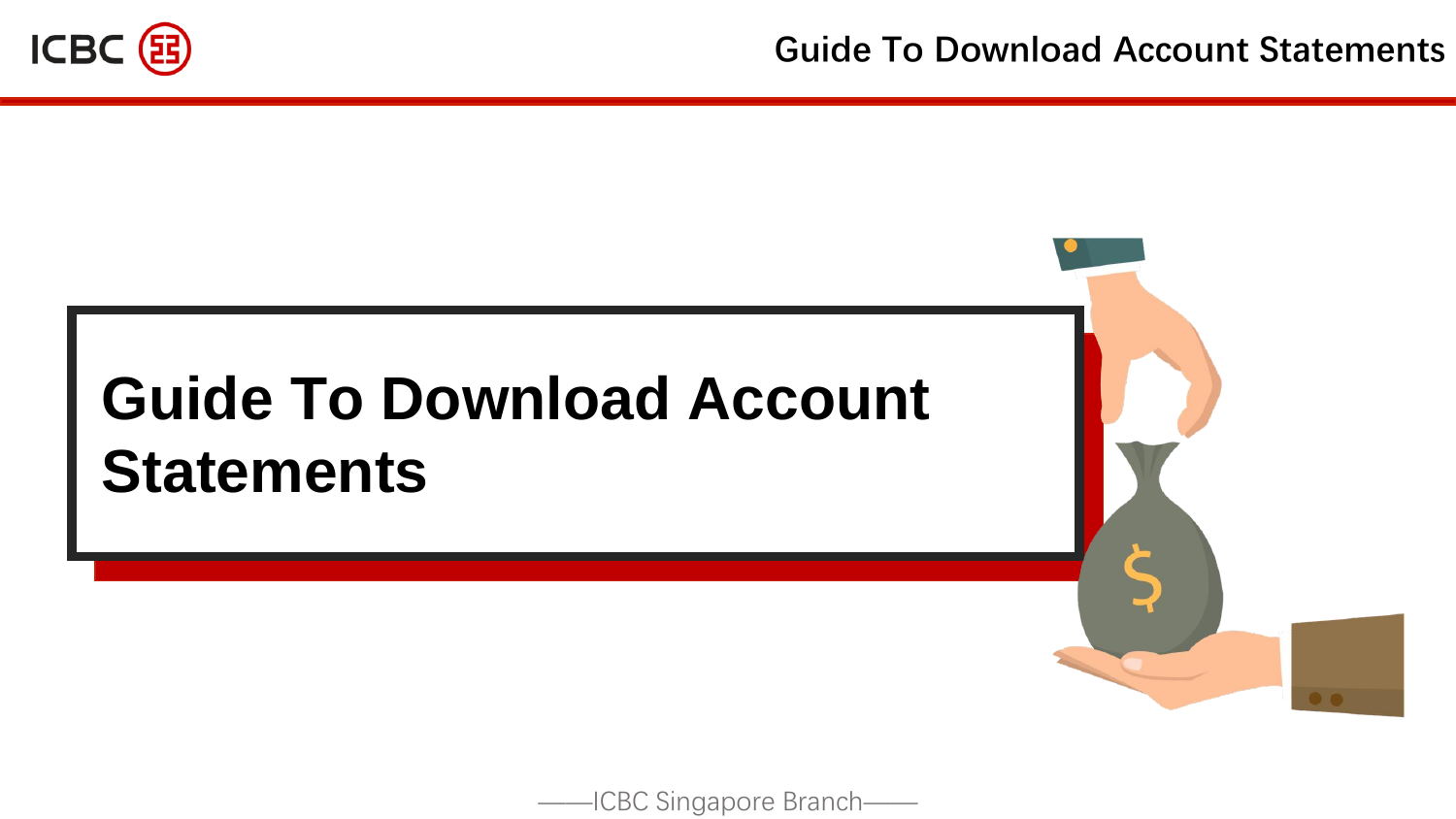

## **Introduction to account statements**

- With our Internet Banking platform, you can **view, download and print out** the statements.
- From the statements you can find detailed information on past transactions that will **assist in reconciling all your accounts**.

## **Features**

- **Sign agreement for statement generation:** You can sign the agreement for generating account statements through our Internet Banking platform.
- **Flexible:** Depending on your business needs, you can generate summarised statements for multiple accounts or a single account across multiple periods.
- **Comprehensive:** You can obtain the account statements from our Internet Banking platform anytime and search for specific statements by setting different filters.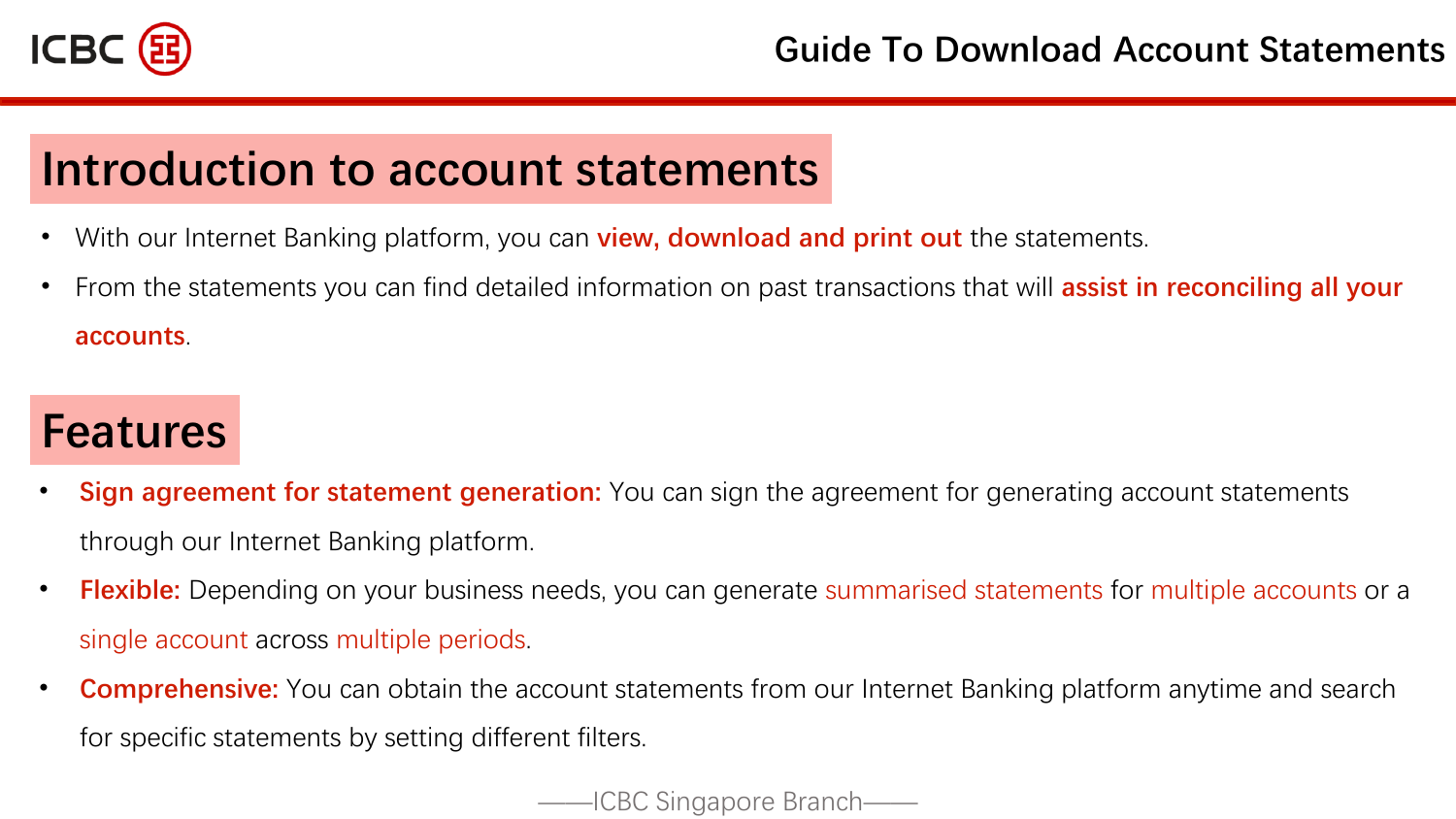

## **Two steps to download statement**

STEP 1 Log in to ICBC Corporate Internet Banking, click **Manage A/C** → **Review Statement.**.

| <b>Manage</b><br><b>A/C</b>               | $\wedge$ | > > Manage A/C > Review statement |            |                                              |                                   |                          |
|-------------------------------------------|----------|-----------------------------------|------------|----------------------------------------------|-----------------------------------|--------------------------|
| <b>E Current Account Services</b>         |          |                                   |            |                                              |                                   |                          |
| - Maintain A/C Alias                      |          | <b>Review statement</b>           |            |                                              |                                   |                          |
| E-slip Services                           |          |                                   |            |                                              | Agreement No.:                    | $\checkmark$             |
| <b>Review statement</b>                   |          |                                   | Testingent |                                              | Starting Statement Month 202108 V |                          |
| Cross border e-bill                       |          |                                   |            |                                              | Ending Statement Month 202108 V   |                          |
| statement enquiry                         |          |                                   |            |                                              | Back<br>Inquiry                   |                          |
| Cross border e-bill<br>statement download |          |                                   |            |                                              |                                   |                          |
|                                           |          |                                   |            | Statement Type:Integrated Customer Statement |                                   | Agreement Status: Normal |
| E Statement Agreement                     |          |                                   |            | Frequency:End of Month                       |                                   | Statement Cycle:1 months |
| - Operation Guide                         |          |                                   |            | Next Statement Date:31-08-2021               |                                   | Statement Periods:99973  |
|                                           |          |                                   |            | Currency for conversion:XGX                  |                                   |                          |
|                                           |          |                                   |            | Auto-renew?Yes                               |                                   | Renewal Periods:99999    |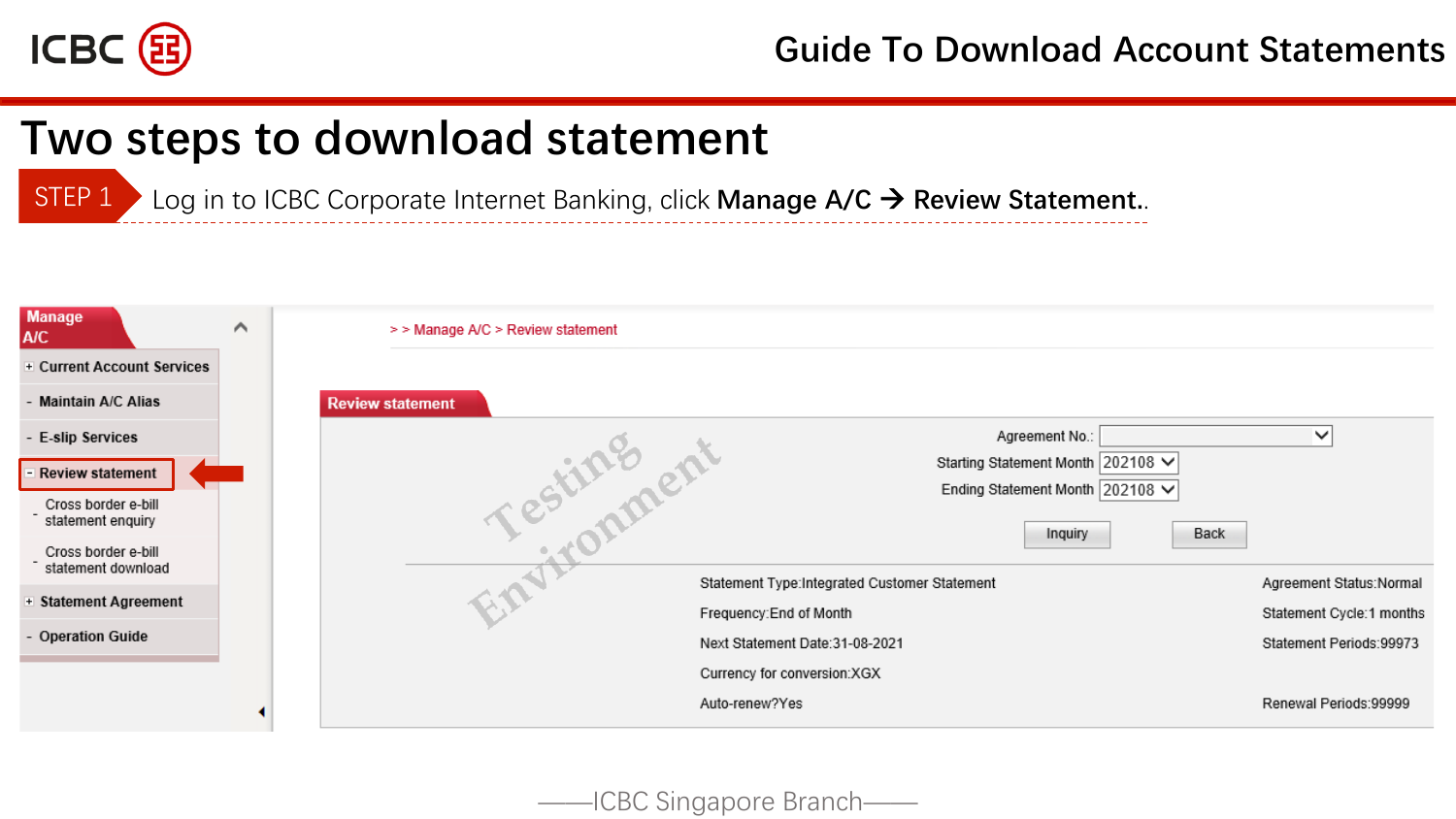

## **Two steps to download statement**

Select the account from the dropdown list, set the starting and ending date, then click **Inquiry** to get the STEP 1

#### statements.

| <b>Manage</b><br><b>A/C</b><br><b>E</b> Current Account Services | $\wedge$ | > > Manage A/C > Review statement            |                                                                      |
|------------------------------------------------------------------|----------|----------------------------------------------|----------------------------------------------------------------------|
| <b>Maintain A/C Alias</b>                                        |          | <b>Review statement</b>                      |                                                                      |
| - E-slip Services                                                |          |                                              | Agreement No.:                                                       |
| <b>Review statement</b>                                          |          |                                              | Starting Statement Month 202108 V<br>Ending Statement Month 202108 V |
| Cross border e-bill<br>statement enquiry                         |          | Testingent                                   | Back<br>Inquiry                                                      |
| Cross border e-bill<br>statement download                        |          |                                              |                                                                      |
|                                                                  |          | Statement Type:Integrated Customer Statement | Agreement Status: Normal                                             |
| + Statement Agreement                                            |          | Frequency: End of Month                      | Statement Cycle:1 months                                             |
| - Operation Guide                                                |          | Next Statement Date: 31-08-2021              | Statement Periods:99973                                              |
|                                                                  |          | Currency for conversion:XGX                  |                                                                      |
|                                                                  |          | Auto-renew?Yes                               | Renewal Periods:99999                                                |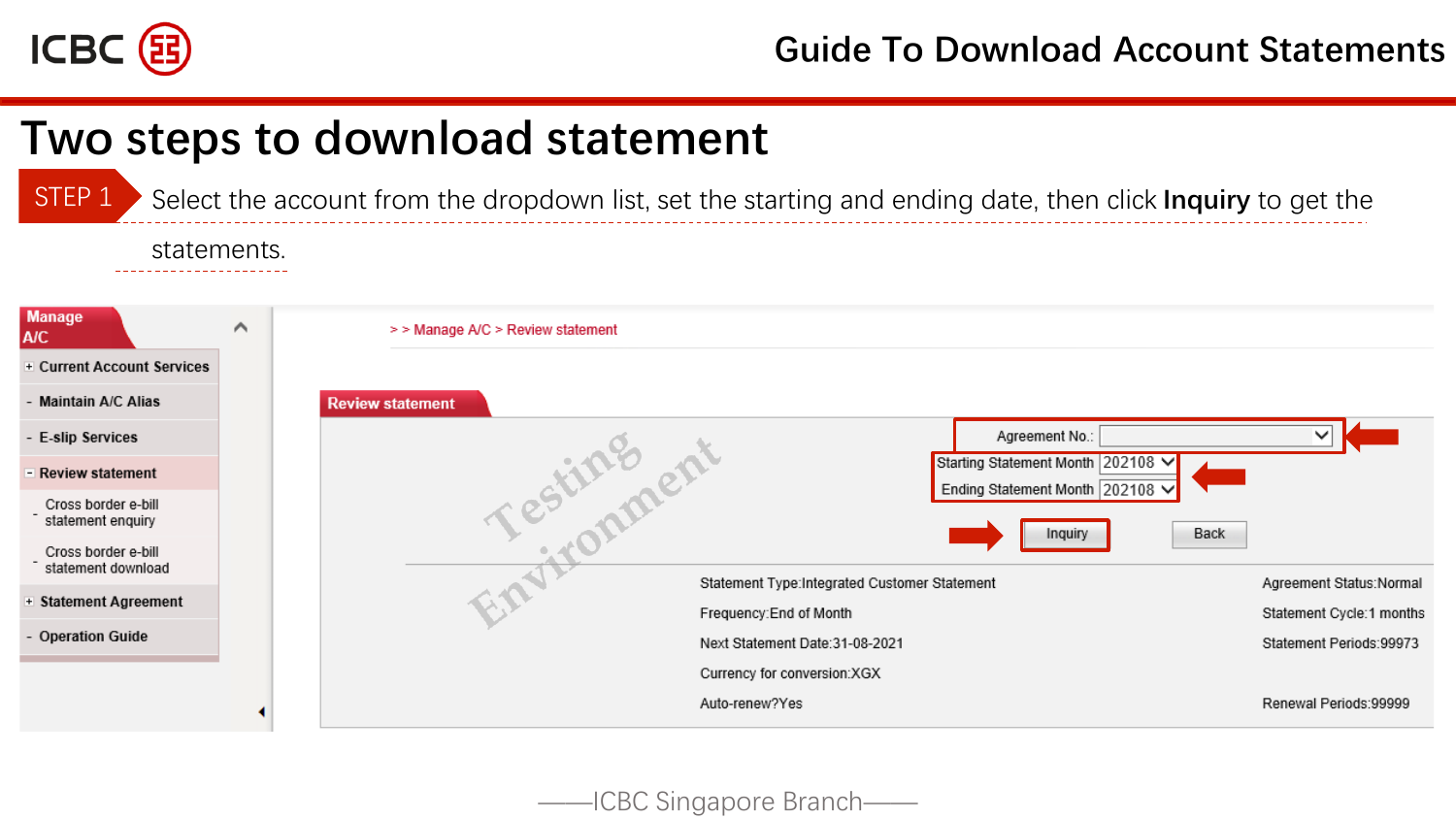

## **Two steps to download statement**

**STEP 2** Select the statement you require then click **Download.** 

| <b>Manage</b><br><b>A/C</b>                | $\wedge$ | > > Manage A/C > Review statement |                         |                               |               |                  |                           |
|--------------------------------------------|----------|-----------------------------------|-------------------------|-------------------------------|---------------|------------------|---------------------------|
| <b>E</b> Current Account Services          |          |                                   |                         |                               |               |                  |                           |
| Maintain A/C Alias                         |          |                                   | <b>Review statement</b> |                               |               |                  |                           |
| - E-slip Services                          |          |                                   |                         |                               |               |                  |                           |
| <b>Review statement</b>                    |          |                                   |                         | <b>List of Statement File</b> |               |                  |                           |
| Cross border e-bill<br>- statement enquiry |          |                                   |                         | <b>Statement Date</b>         | Agreement No. |                  | <b>Statement Filename</b> |
| Cross border e-bill<br>statement download  |          |                                   | $\circ$                 | 20200930                      |               |                  | 20200930.pdf              |
| + Statement Agreement                      |          |                                   | $\circ$                 | 20201031                      |               |                  | 20201031.pdf              |
| - Operation Guide                          |          |                                   | $\circ$                 | 20201130                      |               |                  | 20201130.pdf              |
|                                            |          |                                   | $\circ$                 | 20201231                      |               | Testimaent       | 20201231.pdf              |
|                                            |          |                                   | $\circ$                 | 20210131                      |               |                  | 20210131.pdf              |
|                                            |          |                                   | $\circ$                 | 20210228                      |               |                  | 20210228.pdf              |
|                                            |          |                                   | $\circ$                 | 20210331                      |               |                  | 20210331.pdf              |
|                                            |          |                                   |                         |                               |               | back<br>Download |                           |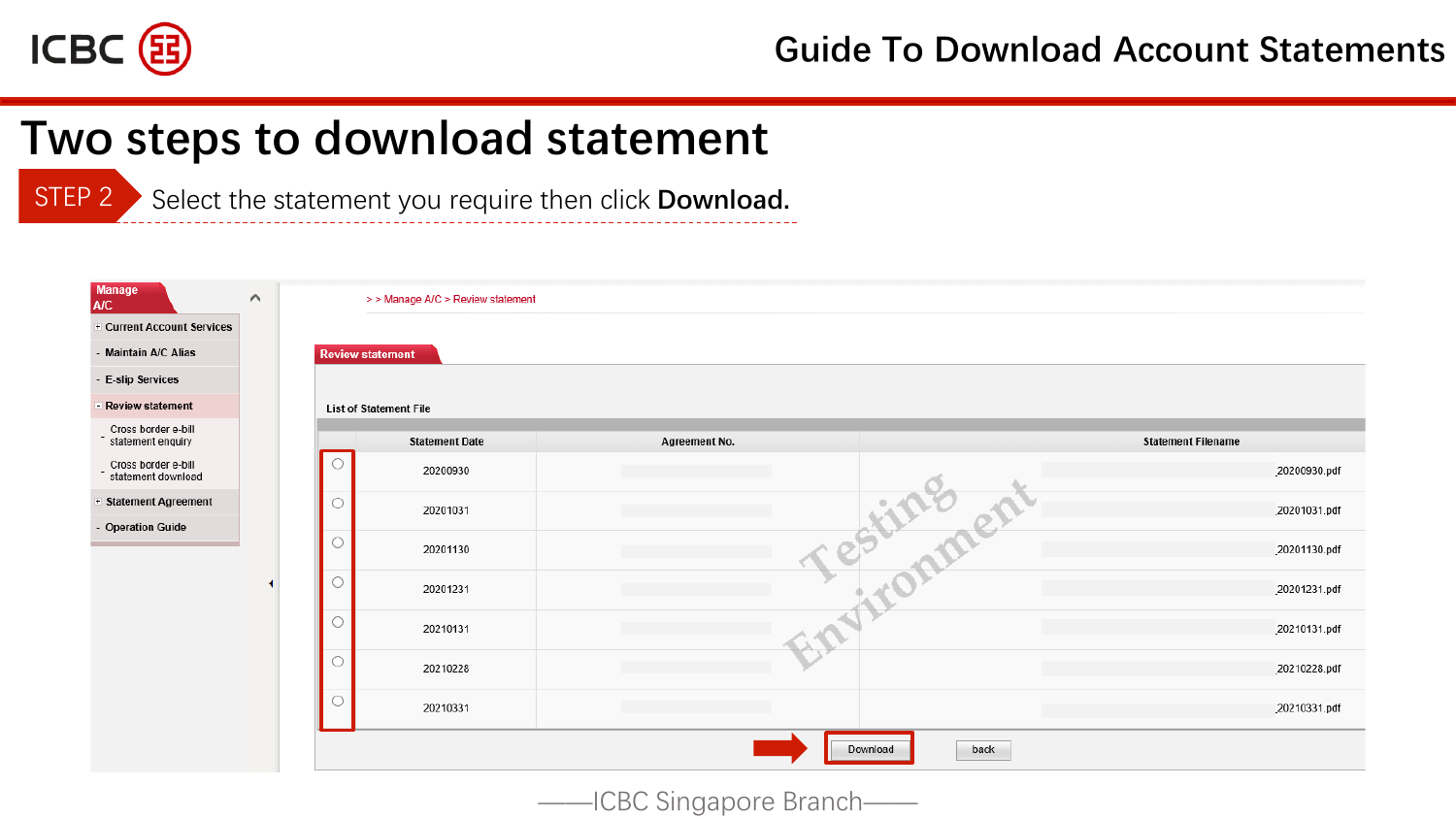

## **Two steps to download statement**

STEP 2 Select the statement you require then click **Download.** 







#### Account Summary 帐户摘要

|                  | $\frac{1}{2}$         |            |                      |          |                  |
|------------------|-----------------------|------------|----------------------|----------|------------------|
|                  |                       |            | Current Account 往来帐户 |          |                  |
|                  | Account No. /Card No. | <b>CCY</b> |                      | A/C Code | Account          |
| A/c Type<br>帐户类别 | 帐户号码/卡号               | 货币         | A/C Balance          | 帐户标记     |                  |
| C/A              |                       | SGD        |                      |          | balances for     |
| C/A              |                       | CNY        |                      |          |                  |
|                  |                       |            |                      |          | different        |
| C/A              |                       | <b>USD</b> |                      |          |                  |
| C/A              |                       | SGD        |                      |          |                  |
| C/A              |                       | JPY        |                      |          | currencies will  |
| C/A              |                       | EUR        |                      |          |                  |
| C/A              |                       | <b>USD</b> |                      |          | t be shown here. |
| C/A              |                       | <b>CNY</b> |                      |          |                  |
| C/A              |                       | GBP        |                      |          |                  |
| C/A              |                       | <b>JPY</b> |                      |          |                  |

——ICBC Singapore Branch——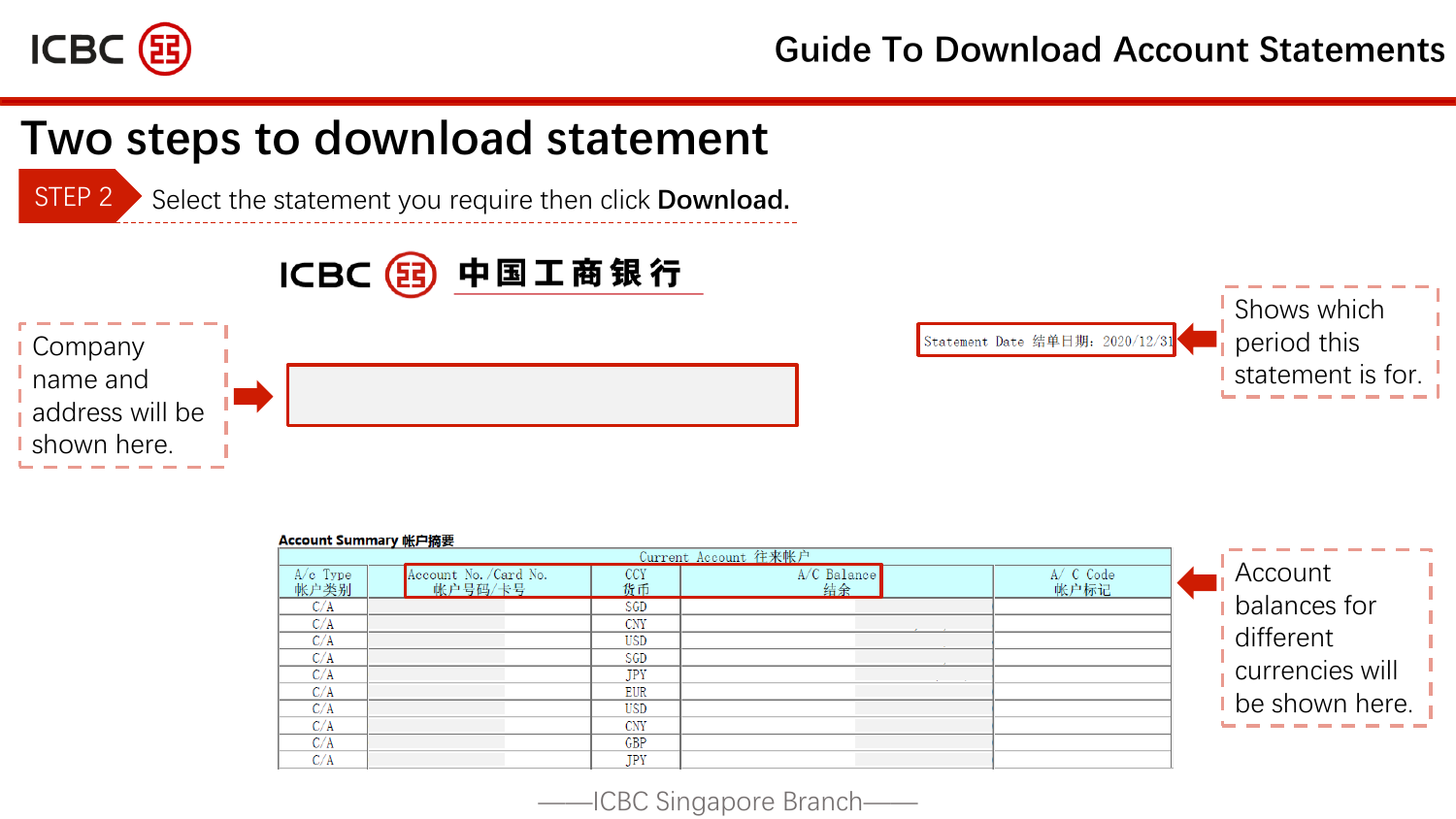

## **Two steps to download statement**

STEP 2 Select the statement you require then click **Download.**